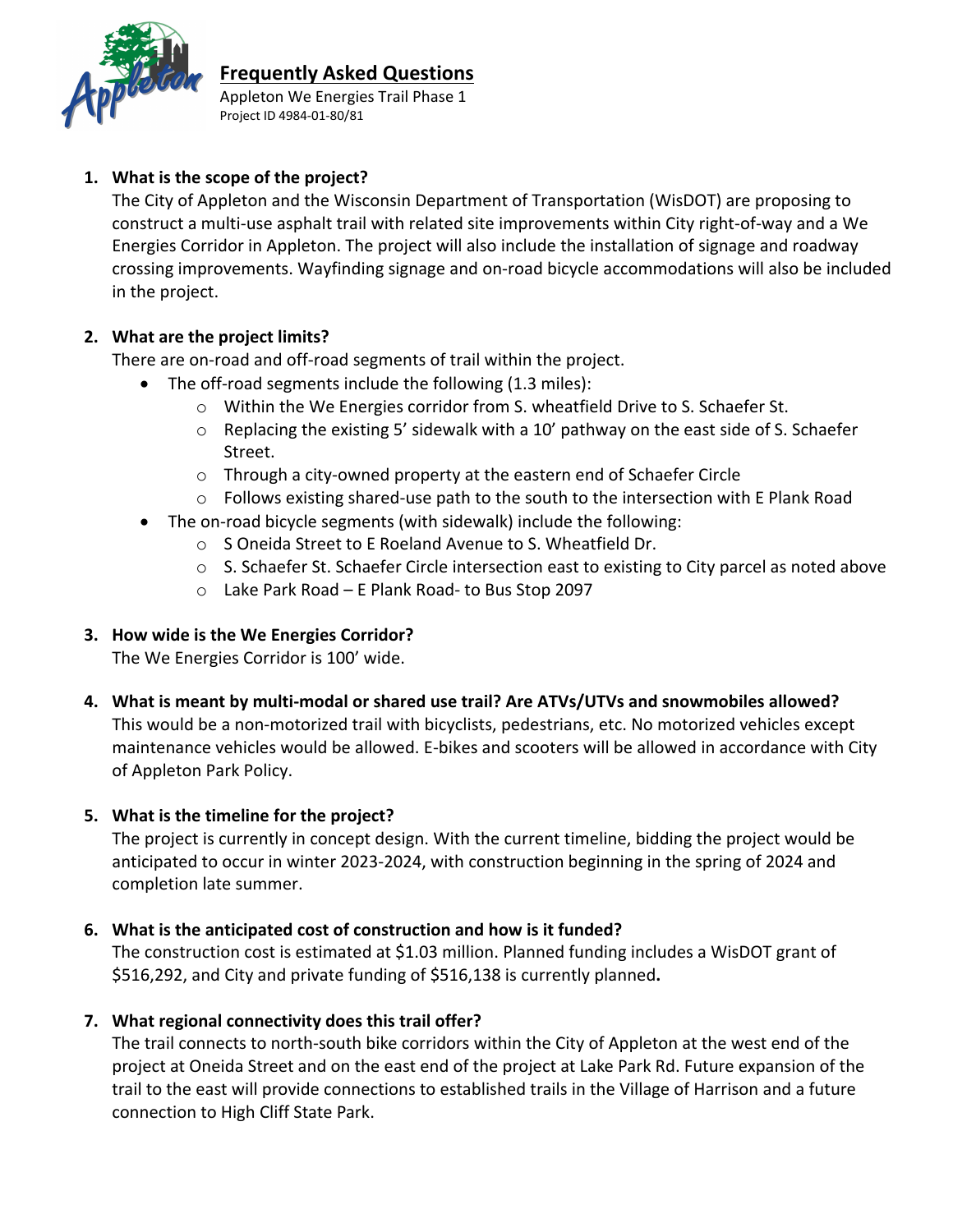

8. Why do we need more trails since we have plenty of sidewalks in this area? Why construct this trail **in this location? It is not scenic and includes utility poles and people's backyards.**  Although sidewalks provide for pedestrians, they do not provide an off‐road facility for bicyclists. Off‐ road trails provide a safe facility that is separated from automobiles for users of all abilities – in walking, running, biking, etc.

For just this section, the trail will provide a safe‐of‐road facility with direct access to the nearby school and park along with various other nearby community destinations.

The trail will offer opportunities for additional travel for those without automobiles to more directly access various community destinations. It will also allow for reduction in automobile emissions and reduction in Single Occupancy Vehicle Use.

9. Will the construction of the trail cause drainage patterns to shift and introduce more water into my **backyard?** 

The trail project **will not** introduce additional water to adjacent properties. Swales and other stormwater devices will ensure that the pathway does not negatively impact stormwater and can potentially reduce some existing ponding. Through preliminary discussions with some adjacent neighbors that have reached out, specific areas have been reviewed in greater detail and will be addressed as part of the pathway project. We encourage you to contact the project team with specific location‐based concerns.

Related, formal geotechnical investigations, data gathered in preliminary site visits, and information passed on from adjacent residents & We Energies will all be considered in the final pavement structure and layout that is developed for the trail .

Please note that the project will not be re‐grading the entire corridor and grading cannot extend onto adjacent properties.

#### **10. I am concerned about people being behind my backyard within the We Energies corridor.**

Many adjacent residents have noted that people are already utilizing the corridor unofficially. By formally building a trail, it provides the following:

- ‐ a safe, accessible off‐road facility for citizens to connect with various Points of Interest (POIs) that are directly adjacent to the corridor.
- more eyes are on the corridor, thereby reducing negative behaviors that adjacent residents have expressed concern over currently happening.

The We Energies (formerly Wisconsin Michigan Company Power Company) corridor was developed in 1962. Residents are welcome to place additional screening or fencing on their property.

The City is reviewing potential limited pollinator plantings for habitat that could double for separation in some areas (and also could help with drainage). If you are interested in learning more, please contact us.